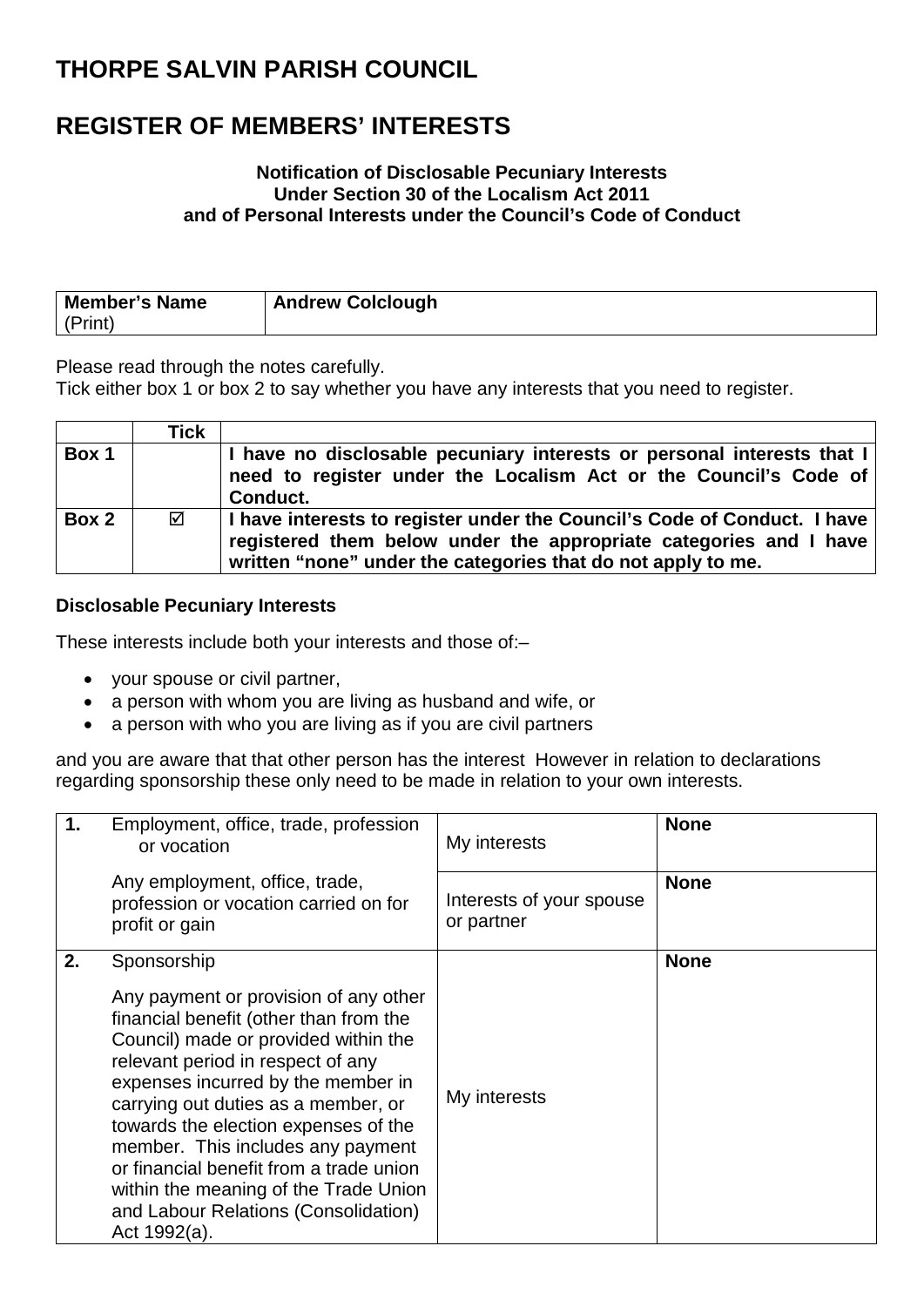## **REGISTER OF MEMBERS' INTERESTS**

| 3. | Contracts                                                                                                                                                                                                                                                                   |                                        | <b>None</b>                                                        |
|----|-----------------------------------------------------------------------------------------------------------------------------------------------------------------------------------------------------------------------------------------------------------------------------|----------------------------------------|--------------------------------------------------------------------|
|    | Any contract which is made between<br>the relevant person (or a body in<br>which the relevant person has a<br>beneficial interest) and the relevant<br>Council-                                                                                                             | My interests                           |                                                                    |
|    | (a) under which goods or services are<br>to be provided or works are to be<br>executed; and<br>(b) which<br>fully<br>has<br>been<br>not<br>discharged.                                                                                                                      | Interests of your spouse<br>or partner | <b>None</b>                                                        |
| 4. | Land<br>Any beneficial interest in land which is                                                                                                                                                                                                                            | My interests                           | <b>Yew Tree Cottage</b><br>30 Worksop Road<br><b>Thorpe Salvin</b> |
|    | within the area of the relevant Council.                                                                                                                                                                                                                                    | Interests of your spouse<br>or partner | As above                                                           |
| 5. | Licenses                                                                                                                                                                                                                                                                    | My interests                           | <b>None</b>                                                        |
|    | Any licence (alone or jointly with<br>others) to occupy land in the area of<br>the Council for a month or longer                                                                                                                                                            | Interests of your spouse<br>or partner | <b>None</b>                                                        |
| 6. | Corporate tenancies                                                                                                                                                                                                                                                         |                                        | <b>None</b>                                                        |
|    | Any tenancy where (to the member's<br>knowledge) -                                                                                                                                                                                                                          | My interests                           |                                                                    |
|    | (a) the landlord is the Council; and                                                                                                                                                                                                                                        |                                        | <b>None</b>                                                        |
|    | (b) the tenant is a body in which the<br>relevant person has a beneficial<br>interest                                                                                                                                                                                       | Interests of your spouse<br>or partner |                                                                    |
| 7. | <b>Securities</b>                                                                                                                                                                                                                                                           |                                        | <b>None</b>                                                        |
|    | Any beneficial interest in securities of<br>a body where-<br>(a) that body (to the member's<br>knowledge) has a place of business<br>or land in the area of the Council;<br>and<br>$(b)$ either-<br>(i) the total nominal value of the<br>securities exceeds £25,000 or one | My interests                           |                                                                    |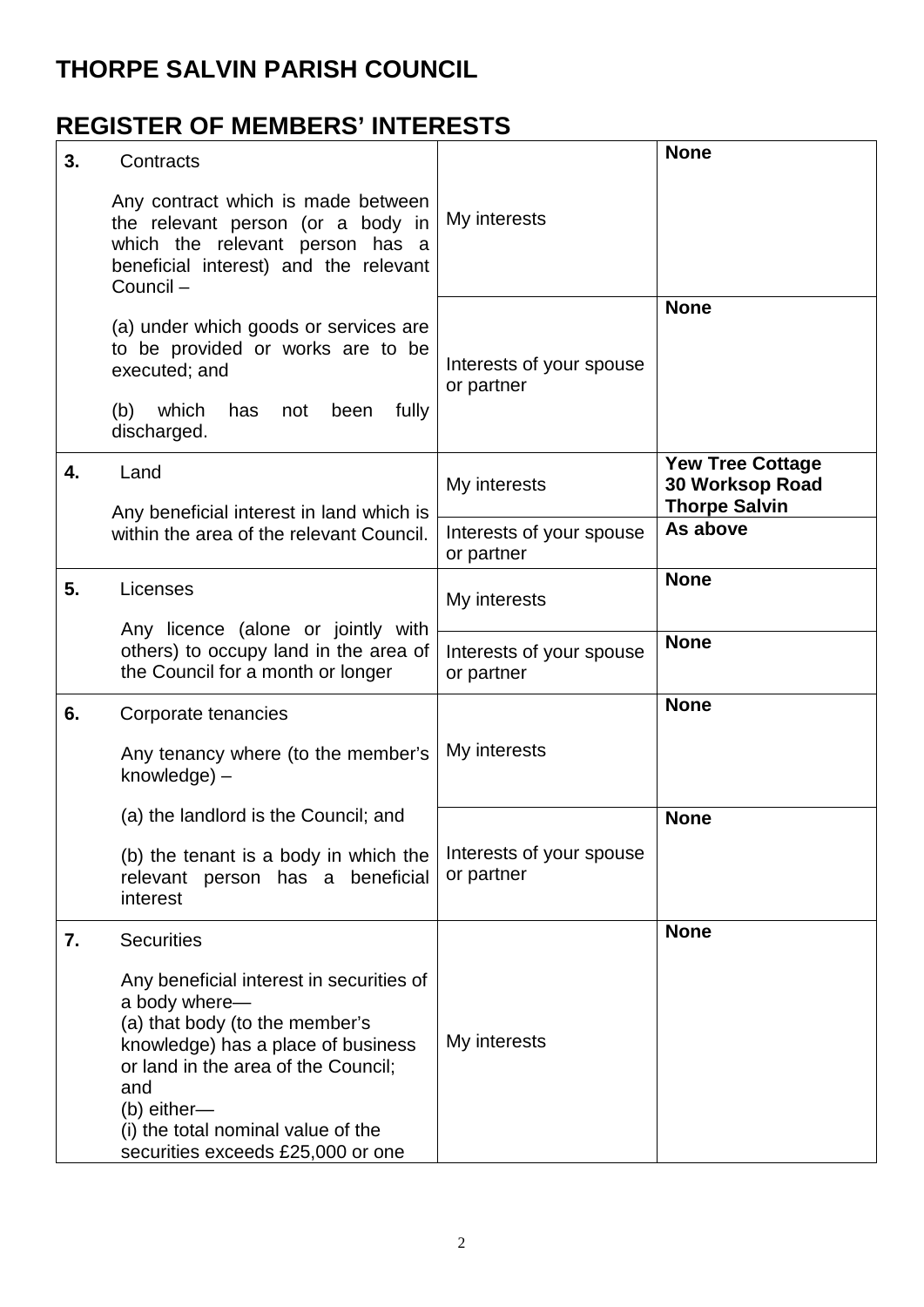### **REGISTER OF MEMBERS' INTERESTS**

| hundredth of the total issued share<br>capital of that body; or<br>(ii) if the share capital of that body is<br>of more than one class,                                                             |                                        | <b>None</b> |
|-----------------------------------------------------------------------------------------------------------------------------------------------------------------------------------------------------|----------------------------------------|-------------|
| the total nominal value of the shares<br>of any one class in which the<br>relevant person has a beneficial<br>interest exceeds one hundredth of<br>the total issued share capital of that<br>class. | Interests of your spouse<br>or partner |             |

#### **Personal Interests**

These are your interests only

| 8.  | Any body of which you are a member<br>or in a position of general control or<br>management and to which you are<br>appointed or nominated by the Council. | <b>None</b> |
|-----|-----------------------------------------------------------------------------------------------------------------------------------------------------------|-------------|
| 9.  | Any body:-                                                                                                                                                | <b>None</b> |
| (a) | exercising functions of a public nature;                                                                                                                  |             |
| (b) | directed to charitable purposes;                                                                                                                          |             |
| (c) | one of whose principal purposes<br>includes the influence of public opinion<br>or policy (including any political party<br>or trade union); or            |             |
| (d) | which is a private club or society, such<br>as the Freemasons, a recreational<br>club, working men's club or private<br>investment club                   |             |
|     | of which you are a member or in a position<br>of general control or management.                                                                           |             |
| 10. | Any person from whom you have<br>received a gift or hospitality with an<br>estimated value of at least £25.                                               | <b>None</b> |